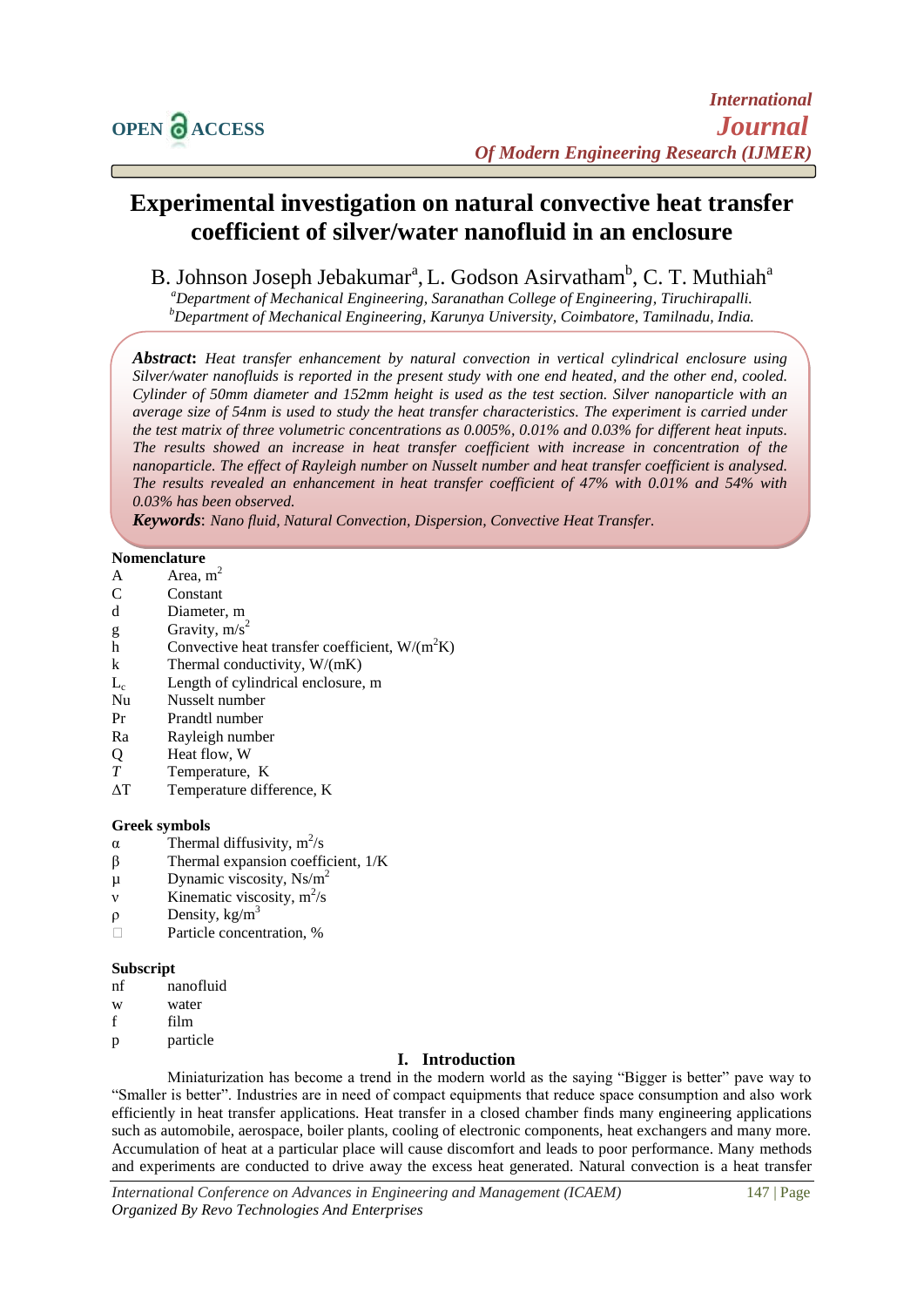mechanism that is employed in several applications. Suspensions of one phase dispersed as a small particle in base liquid phase plays a vital role in food and beverages, pharmaceuticals as well as refrigeration industry [1]. Years ago, it was observed that enhancement of thermal properties of liquids could be carried with one of the features of the suspensions [2]. Many micro and mini sized particles were introduced for heat reduction purpose. Though it worked well, each one had their drawbacks. Lee et al [3] showed that the recent advancement in generating nanoparticle can be an alternative with good effect during the study. Choi in 1995 [4] was the first person who coined the term nanofluid and showed that the thermal conductivity of the nanofluid –particle is substantially increased.

This plays a vital role in many engineering diligences. Examples can be of cooling electronic devices, boiler plants, etc., In many situations mechanical devices for coolant circulation were not given any preference in design of heat transfer equipments. It is because of noise, space consumption and power consumption, reducing problems in repairing of the equipments which becomes a tedious process. These systems can be eliminated by introducing an innovative technique, involving nanofluid as working fluid. The modern growth depicts that the things that are of smaller are better as it is said earlier. Therefore the aim of this work is to study the convective heat transfer coefficient of Ag (silver)/water nanofluid in a closed enclosure with varying heat inputs and low volume concentrations.

## **II. Fabrication of experimental setup**

The schematic layout of the experimental test section is shown in fig.1. The essential components to fabricate the experimental setup are an acrylic cylinder, brass piston, a base cup, thermocouples (K-type), cold temperature bath, and a submersible pump, copper bottom, O-ring, hoses, heater, data logger and a computer system. Acrylic cylinder of 60mm diameter and 152mm height is used as a test section. To mount it on a base a Teflon material is used where it is machined in lathe to the dimension thereby the cylinder can be fixed on it. The copper that is fixed at the bottom serves as a hot surface and the brass piston at the top serves as a cold surface. This copper is fixed to the bottom by m-seal and araldite. The brass piston of diameter 49.5mm is provided with three valves wherein two of the valves are used for the cold water inlet and outlet and one is used for fixing of thermocouples on surface of the piston. Thermocouples are fitted on three parts of the set up. Three are of on the hot plate, three on the cylinder, and three on cold surface. All are arranged in proper manner with equal spacing between each of the thermocouples. For the cooling effect, an insulated bath is used where the water is maintained at a very low temperature of 15<sup>o</sup>C. The water that is maintained at a very low temperature is pumped by submersible pump.

#### **III. Experimental Procedure**

The current study is dealt by keeping the test section vertically. This is because that the heating effect at the bottom makes the particles completely to move in the upward direction that makes the heat transfer effective. Heat dissipation through the walls of the cylinder is arrested by proper insulation with glass wool. Three fourth of the insulated tank is filled with water in which a submersible pump is also fitted for the flow of water through the hollow piston. Water in this bath is maintained at a very low temperature of 15<sup>o</sup>C. Then the data logger is switched on to send the required information's for the experiment to proceed. Once everything gets ready, first two readings are noted down then the heater is switched on by setting the desired heat input. The experiment is carried for a period of time until it reaches steady state. The steady state refers to that beyond certain temperature limit no heat transfer takes place. This procedure is repeated for different heat inputs of 5W, 10W, 15W and 20W. The heat transfer takes place due to buoyancy effect. Once water molecules get heated up it loses its density and becomes a lighter particle. As the lighter particles cannot stay in the lower levels it goes upward and due to the cooling effect it regains its property and comes down. Again the process continues to carry the heat and loses it at the cold surface area thereby the natural convection takes place. The same procedure is then followed with the nanofluid with different levels of concentrations (0.005%, 0.01% and 0.03%) for various input power.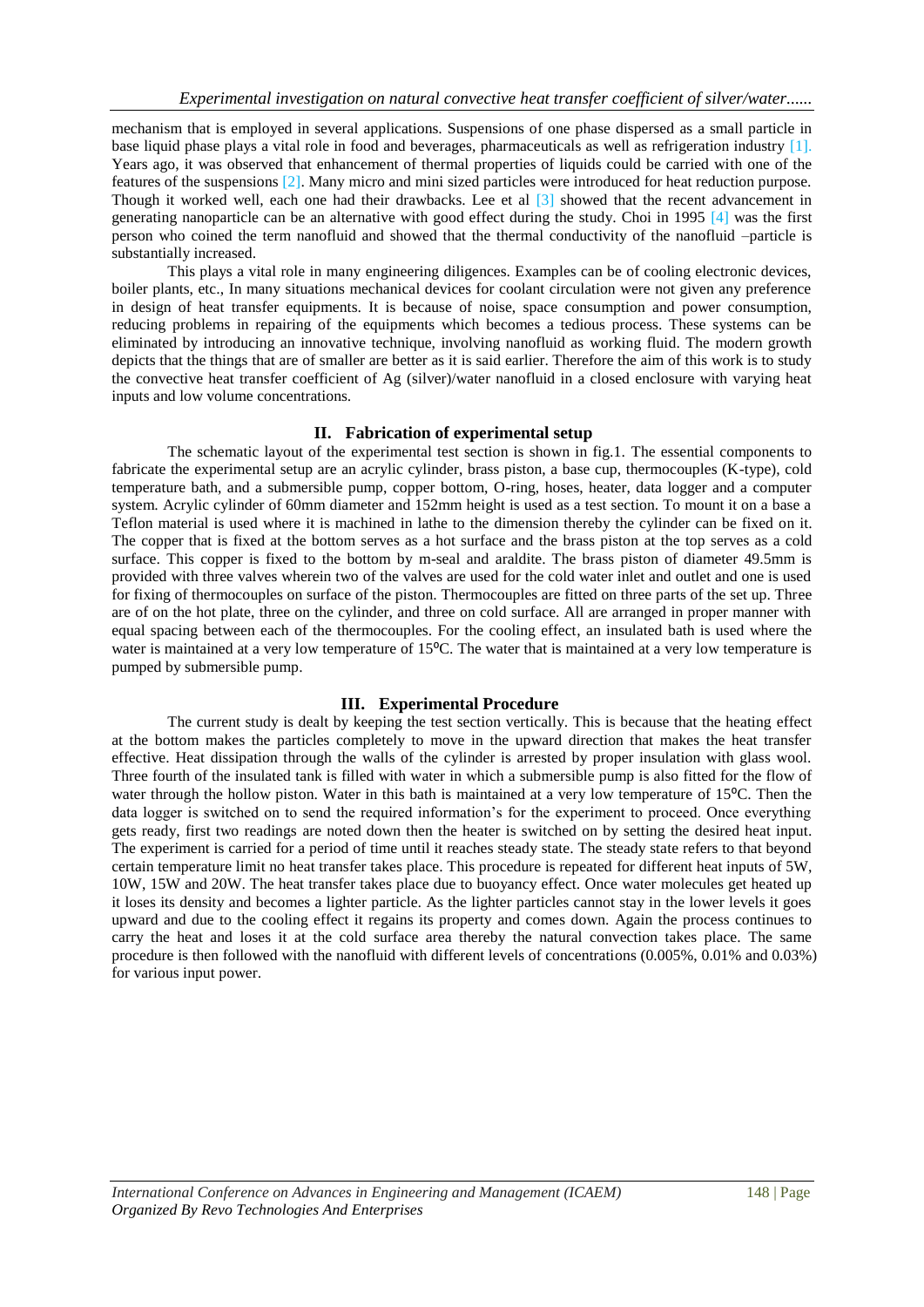## **IV. Experimental Layout**



## **Fig.1 Schematic layout of experimental setup**

1. Cold water inlet 2. Cold water outlet 3. Slot to fix thermocouple 4. Draft tube 5. External pipe with insulation 6. Teflon base 7. Heater 8. Acrylic test section

#### **V. Data Reduction**

The experiment is initiated by supplying the required heat load using the voltage regulator. The temperature variation due to the applied heat is sensed by the thermocouple and recorded using data logger. This temperature variations and recorded till it reaches a steady state. The amount of heat supplied is calculated based on the applied voltage and current and is given below in equation (1).

$$
Q = V.I
$$
 (1)

Where, V is input voltage in volts and I represents the current to the heater. The Rayleigh number is calculated from the following equation (2)

$$
Ra = \frac{g\beta\Delta T L^3 \rho^2}{\mu^2}
$$
 (2)

where, g – acceleration due to gravity,  $\beta$  – thermal expansion coefficient,  $\Delta T$  – Temperature difference, L – length of the test section,  $\rho$  – density of the nanofluid and  $\mu$  - kinematic viscosity of the nanofluid. The thermophysical properties such as density, viscosity and thermal conductivity are calculated using the following relations given in equation (3), (4) and (5). The density is calculated using Pak & Cho equation  $[5]$  and the viscosity is calculated using Einstein's equation [6] and the thermal conductivity is calculated based on Maxwell's relation [7]

$$
\rho_{nf} = (1 - \phi)\rho_f + \phi\rho_p \tag{3}
$$

$$
\mu_f = \mu_w (1 + 2.5\phi)
$$

(4)  

$$
k_{nf} = \frac{k_p + 2k_l + 2(k_p - k_l)\phi}{k_p + 2k_l - (k_p - k_l)\phi} k_l
$$

(4)

(6)

The convective heat transfer coefficient is calculated from equation (6)

$$
h = \frac{Q}{A.\Delta T}
$$

where, A – surface area of the test section.

*International Conference on Advances in Engineering and Management (ICAEM)* 149 | Page *Organized By Revo Technologies And Enterprises*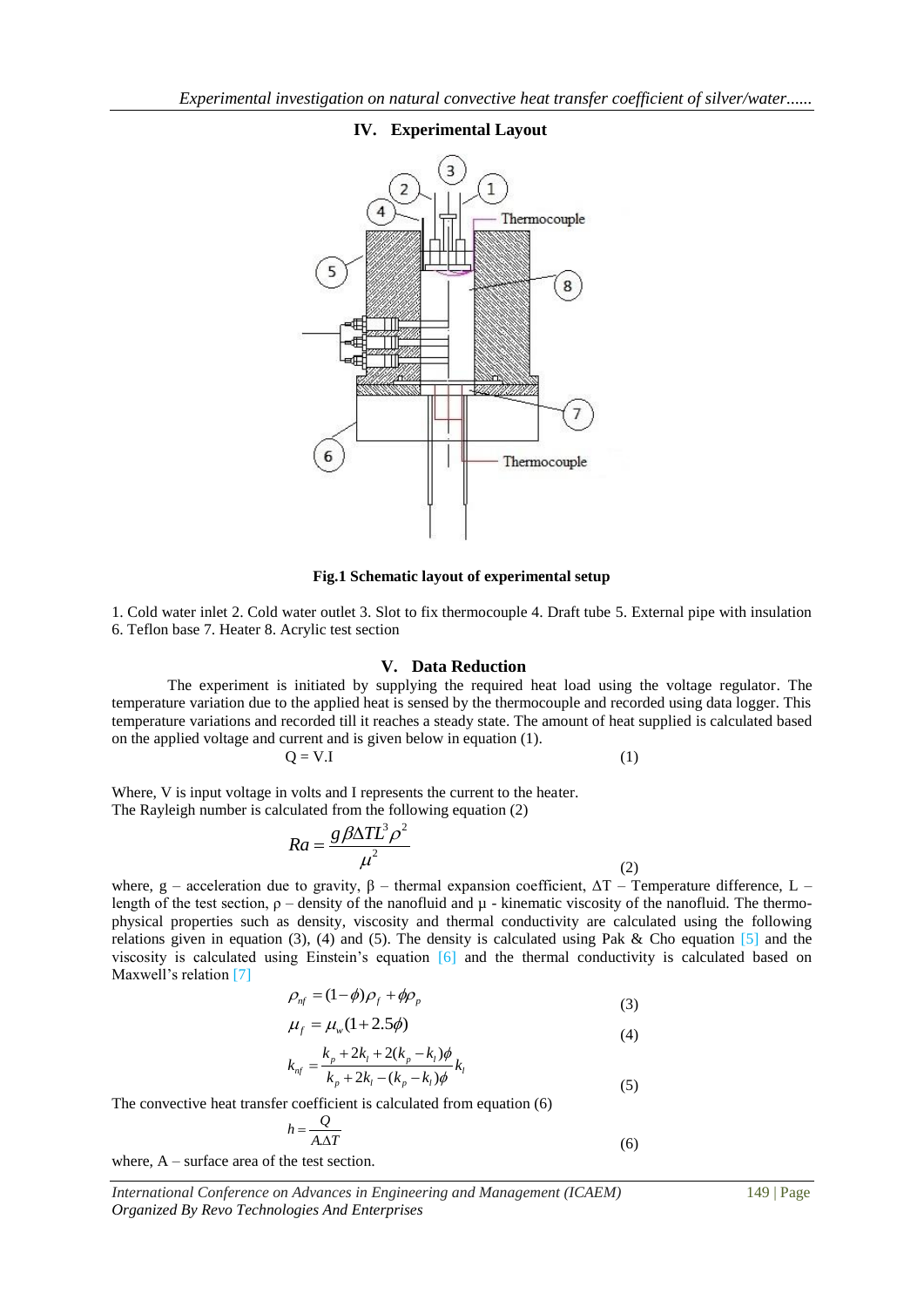Similarly, the Nusselt number is calculated using the equation (7)

$$
Nu = \frac{hL}{k} \tag{7}
$$

where,  $L$  – length of the test section, h – convective heat transfer coefficient and  $k$  – Thermal conductivity.

#### **VI. Results and Discussion**

The range of the Rayleigh number, volume concentration are  $Ra = 10^7 - 10^9$ , 0.005< $\Box$  < 0.01 and L/D ratio is of 75mm. The fig. 3a & 3b presents the variation of temperature with respect to time for water and nanoparticles, which also explains that water takes much of time to attain steady state. In other words water has lesser conductivity than that of the nanofluid used. On contrary nanoparticles have more conductivity than the base liquid (water) which shows the levels in different volume concentrations for different heat inputs (Q). As the concentration level of the nanoparticle increases, increase in the heat transfer is also observed.





**Fig. 3b Variation of temperature with respect to time**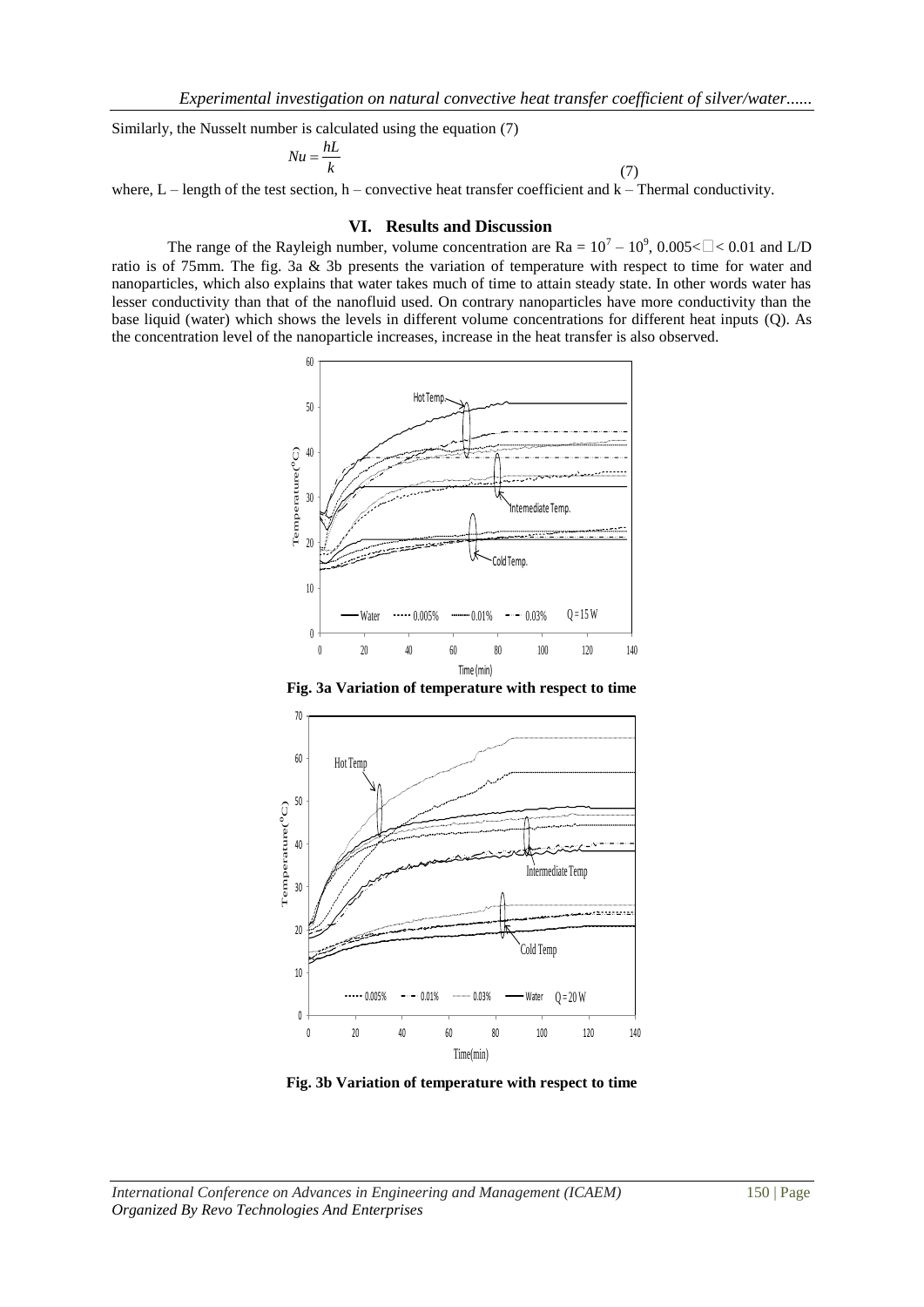

Fig.4a. Variation of temperature with respect to thermocouple position

Fig.4a and 4b reports the variation of temperature with respect to thermocouple positions. As the heater gets heated up, test fluid (Silver/Water nanofluid) inside the enclosure carries heat from one side to the other side of the test section. The thermocouples placed at equal distances indicate the temperatures at that particular point. The graph shows the record of intermediate and end temperature at different concentration levels on various heat inputs that are measured at the axis of the cylinder.



Fig.4b Variation of temperature with respect to thermocouple position





*International Conference on Advances in Engineering and Management (ICAEM)* 151 | Page *Organized By Revo Technologies And Enterprises*